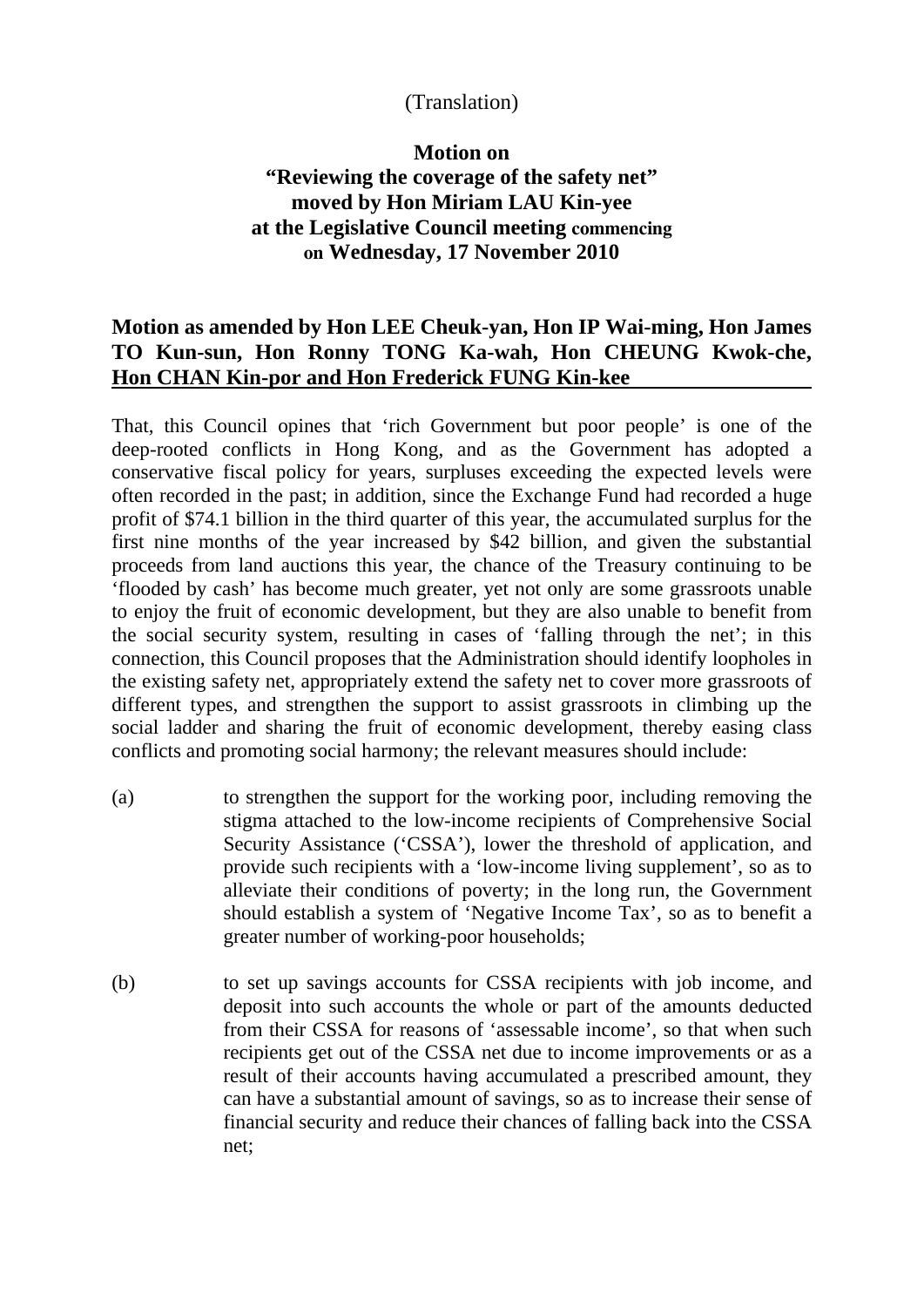- (c) to comprehensively strengthen the in-service training for the middle-aged, increase the number of retraining places, and raise the subsidies for continuing education;
- (d) through promoting the local community economy, developing the six industries with competitive edge and positively supporting the development of social enterprises, to create more jobs suitable for grassroot workers;
- (e) to comprehensively strengthen child care and after-school care services to enable parents of low-income families to work without worries, and proactively cater for the needs of grassroot children, including providing additional subsidies for extracurricular activities;
- (f) to actively assist poor families living in cage homes or cubicle apartments in improving their living environment;
- (g) to strengthen the employment counselling services for young people waiting for employment;
- (h) to further relax the absence limit in respect of Old Age Allowance and CSSA for the elderly, increase the amount of Elderly Healthcare Vouchers to at least \$1,000 a year, and provide needy elderly persons with a living supplement, so as to improve the life of the elderly in their twilight years;
- (i) to immediately study the establishment of a universal retirement protection system, so as to provide instant benefits to all elderly persons in Hong Kong; and
- (j) to expeditiously increase the number of residential care places for the elderly and provide them with elderly care vouchers, so as to enable elderly persons waiting for residential care services to choose those elderly services that suit them, and provide allowances to carers of elderly persons in the communities;
- (k) focusing on the unemployed and poor people, the Government should formulate a poverty line, so as to get a grasp of the poverty situation in Hong Kong, and provide the unemployed with unemployment assistance, with a view to assisting them in coping with their financial difficulties;
- (l) through promoting the local cultural economy, to maintain the competitive edge of the four existing major economic pillars;
- (m) to formulate a timetable for completely abolishing cage homes;
- (n) to put in place a modern apprenticeship system;